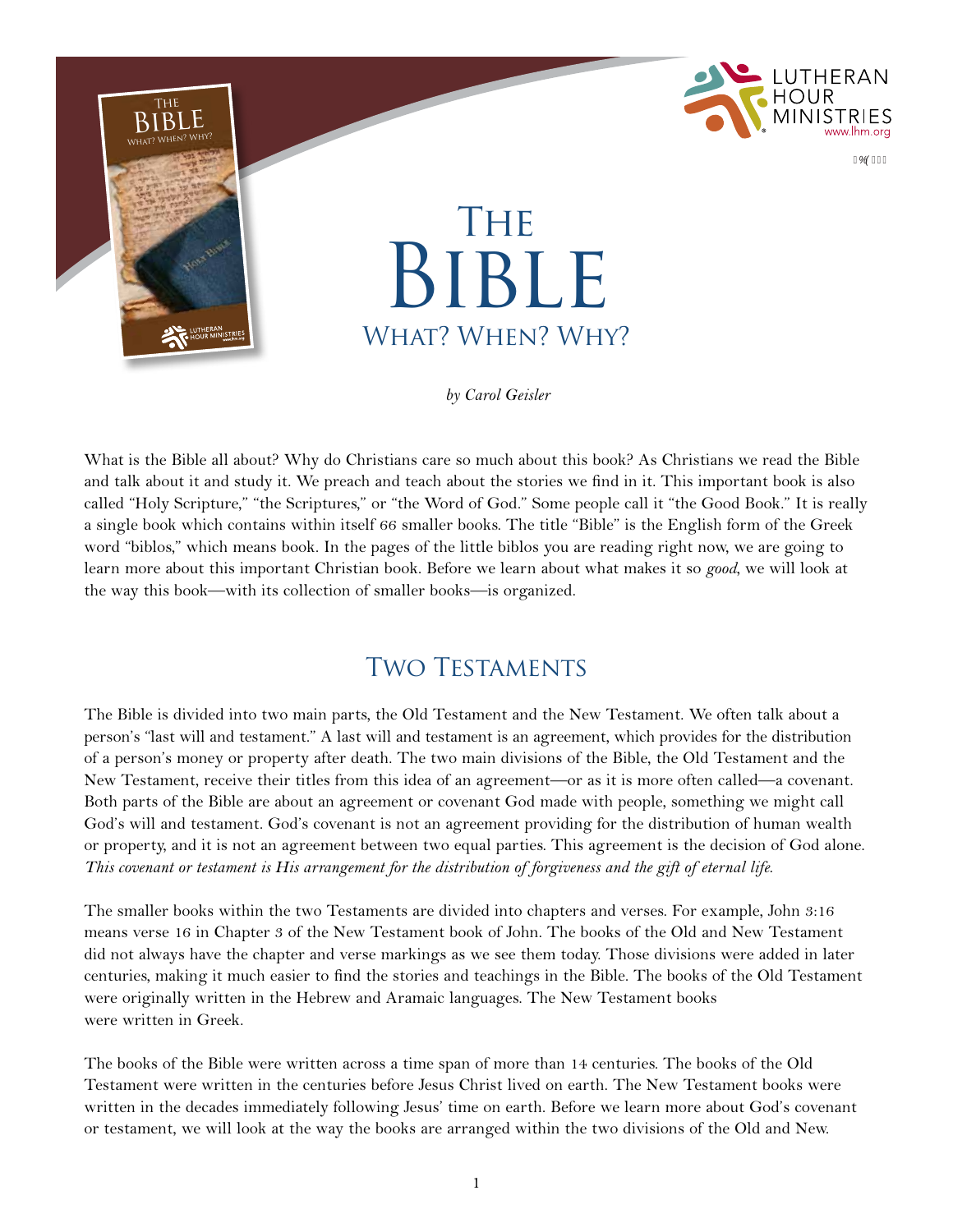### THE OLD TESTAMENT

It is helpful to think of the entire Bible as a kind of hand-held library of smaller books. Even though most Bibles have an alphabetical list of books in the front, the books themselves are not arranged alphabetically by title or author. The smaller books within the Bible are arranged by the kind of writing they represent, similar to the way non-fiction books are organized on library shelves. There are 39 books in the Old Testament. The first five books are called "the Books of Moses" because they were written by the prophet Moses.

**Genesis Exodus Leviticus Numbers Deuteronomy**

These five books are books of history, describing events from the creation of the world until the time God's chosen people began to enter the Promised Land, the land of Israel. The name of each book indicates something about the topic of the book. Genesis is about beginnings—the beginning of the world and the beginning of the nation of Israel. Exodus is about the *exit* of the people of Israel from Egypt after years of slavery. Leviticus is about rules and ceremonies led by priests from the Israelite tribe of Levi. The book of Numbers begins with a census of the people of Israel. Deuteronomy repeats the commandments of God first given in Exodus and is named from Greek words for "second" and "law."

The first five books are followed by more books of history. These books tell the story of Israel's growth as a nation, the reigns of its judges (temporary military and political leaders) and kings, the disobedience of the people toward God, their defeat as a nation, their exile to foreign lands, and their return to Israel.

**Joshua Judges Ruth 1** and **2 Samuel 1** and **2 Kings 1** and **2 Chronicles** (read these six titles as First and Second Samuel, First and Second Kings, First and Second Chronicles) **Ezra**

**Nehemiah Esther**

The history books in our hand-held library are followed by a group of books called "the Wisdom Writings" or, more simply, "the Writings." These are books of wise sayings, songs, and prayers. Job (pronounced with a long "o" as in hope) is the story of a man who remained faithful to God in spite of the loss of his wealth, his property, and his children. The book of Psalms is full of prayers, poems, and songs. Several authors wrote the wise sayings in Proverbs, although most were written by Israel's great King Solomon, who also wrote Ecclesiastes and the Song that carries his name.

**Job Psalms Proverbs Ecclesiastes Song of Solomon** (or the **Song of Songs**)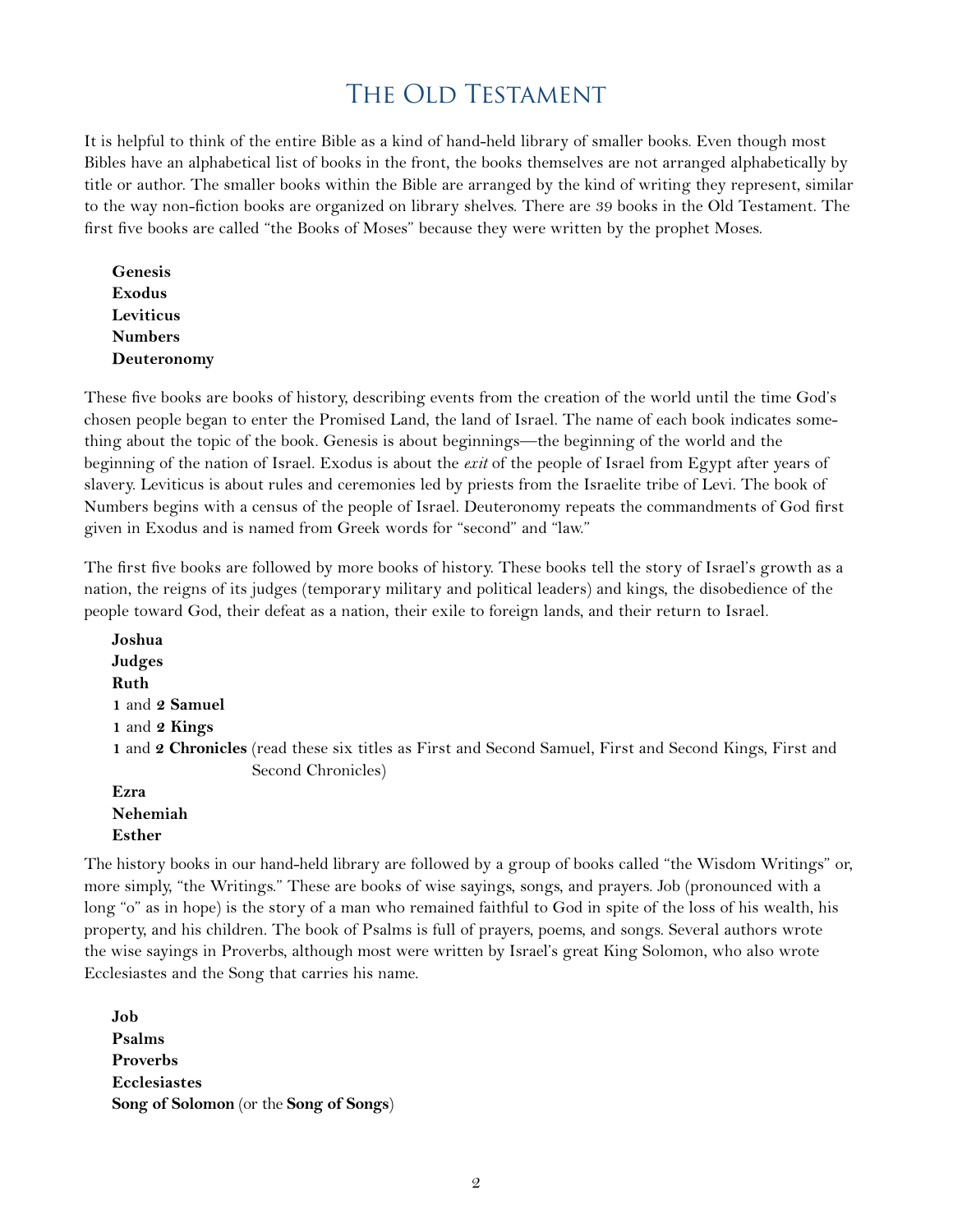The final shelf in the Old Testament library contains the books of the prophets. The prophets brought messages from God to the people of Israel. They told the people to remain faithful to the true God and to turn away from worshiping false gods. The prophets warned the people about God's anger and His judgment against disobedience. They announced God's promise of hope and comfort when the people of Israel were in despair and oppressed by their enemies. The prophets told the people that someday God would send a mighty king to save them. This promised deliverer was called "the Messiah," a Hebrew word meaning "the anointed one." (The Greek word for the anointed one is the "Christ".) In Old Testament times, a man selected to be king was anointed with oil as a sign he had been chosen. The promised Savior, although His Name was not yet known to the prophets, would be the anointed one, chosen by God for His special work.

The first five books on this shelf are called "the Major Prophets" because their books are longer than the others. The name of each book is the name of the prophet who wrote its message. The author of Lamentations is not named but was probably written by the prophet Jeremiah.

**Isaiah Jeremiah Lamentations Ezekiel Daniel**

The final twelve books of the Old Testament are called "the Minor Prophets" because their books are much shorter. Some of their names may be difficult to pronounce, but these prophets also carried God's messages of warning and hope to the people of Israel.

**Hosea Joel Amos Obadiah Jonah Micah Nahum Habakkuk Zephaniah Haggai Zechariah Malachi**

Malachi was the last of the Old Testament prophets. About four centuries passed between the end of Old Testament history and the events recorded in the New Testament. As the Old Testament came to an end, the people of Israel returned from exile to their own land. During the centuries between the Old and New Testaments, the Jews were ruled by a series of foreign conquerors. First the Persians, then the Greeks, then a Syrian dynasty ruled Israel. Finally, Israel rebelled and defeated the foreign rulers. For a while the Jews ruled their own land, but civil war weakened the nation and Israel once again fell to a foreign power. The events recorded in the New Testament take place under the rule of that foreign power, the Roman Empire.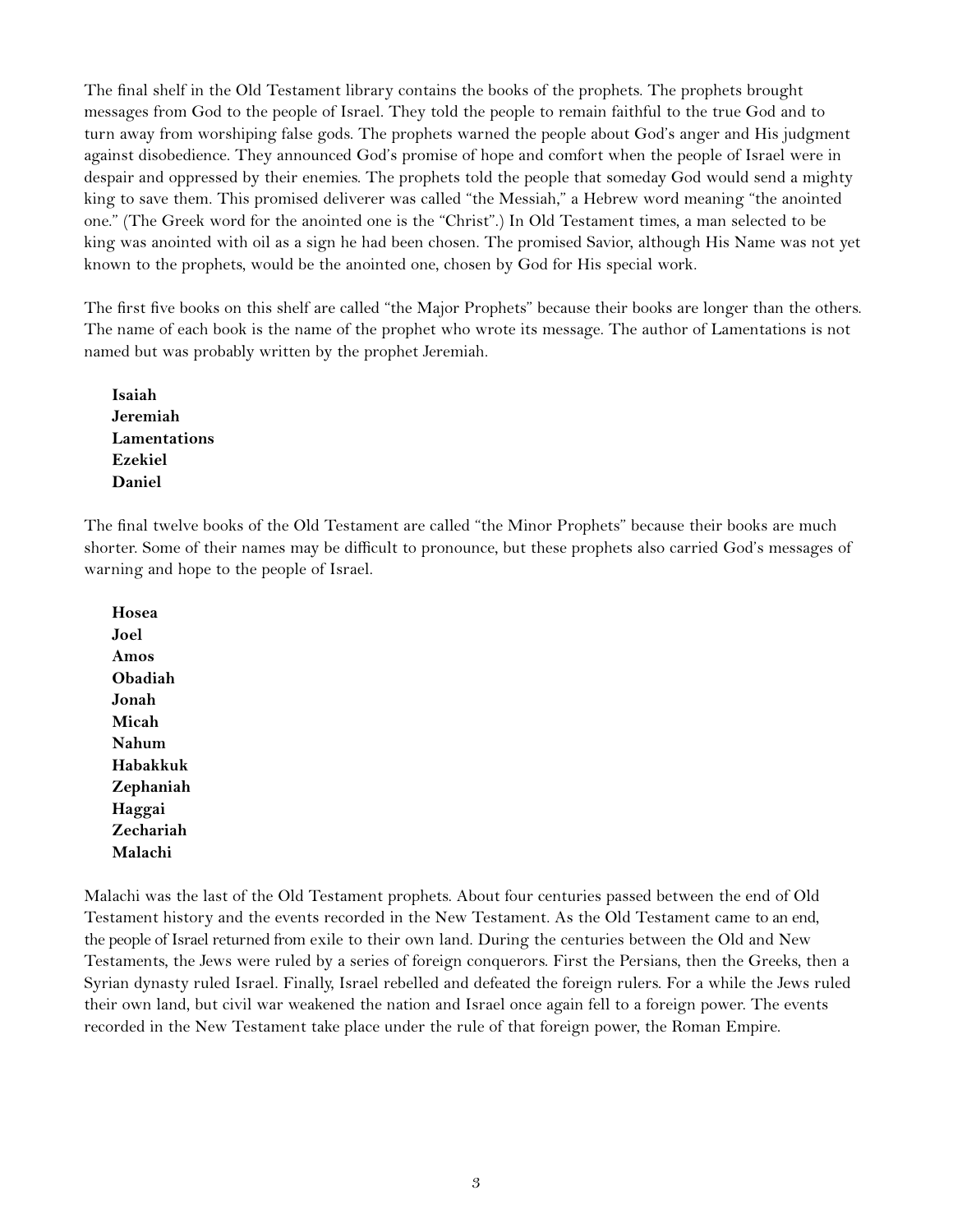### The New Testament

As previously mentioned, the books of the Old Testament were composed over many centuries. The books of the New Testament were written within a time frame of about 50 to 60 years. These 27 books are also arranged according to the kind of writing they contain. The first four books on the New Testament library shelf are called "the Gospels." The word "Gospel" comes from the Greek word "evangel" which itself comes from two Greek roots meaning "good news." (We translate evangel as the English word "gospel," which also comes from two old English words "god" and "spel") The four Gospels are the good news about the life of Jesus Christ. The Gospels are named for the four men who wrote down their accounts of Jesus' life. One Gospel writer, Luke, wrote a second volume to his story, the book of Acts. This book tells about the acts (or activities) of the first followers of Jesus. Together these five books fill the history shelf in the New Testament.

| <b>Matthew</b> |
|----------------|
| Mark           |
| Luke           |
| John           |
| Acts           |

The next 13 books in the New Testament were written by one person, the Christian missionary Paul. Paul was a devout Jew who at first persecuted the followers of Jesus. But one day, as he traveled to Damascus to arrest Christians, God set him on a different path. Paul himself became a Christian and traveled all around the Mediterranean world preaching about Jesus. He wrote letters to the Christian communities that he had begun and to those he hoped to visit. The first nine books are Paul's letters to these churches. The book of Romans, for example, is a letter to the Christians in Rome. He wrote two letters to the church in the Greek city of Corinth and two to the church in Thessalonica. In his letters Paul teaches the believers about faith in Jesus and about living as Christians.

**Romans 1** and **2 Corinthians** (First and Second Corinthians) **Galatians Ephesians Philippians Colossians 1** and **2 Thessalonians** (First and Second Thessalonians)

Not all of Paul's letters, or epistles, were written to groups of people. He wrote four letters to individuals. Timothy and Titus were young Christian pastors. Paul wrote to Philemon to encourage him to forgive a runaway slave who had become a Christian and was returning to his master as a fellow believer.

**1** and **2 Timothy** (First and Second Timothy) **Titus Philemon**

The next eight books are also letters. The books on this Bible shelf are called "the General Epistles." Paul's letters above are named for the people who *received* them. With the exception of Hebrews, the letters below are named for the people who *wrote* them. James and Jude were Christian leaders who may also have been Jesus' brothers. Peter and John were two of Jesus' disciples. The author of Hebrews is not known, but the book explains the way in which the worship and priesthood of Old Testament Israel served as a preview of the life and work of Jesus Christ.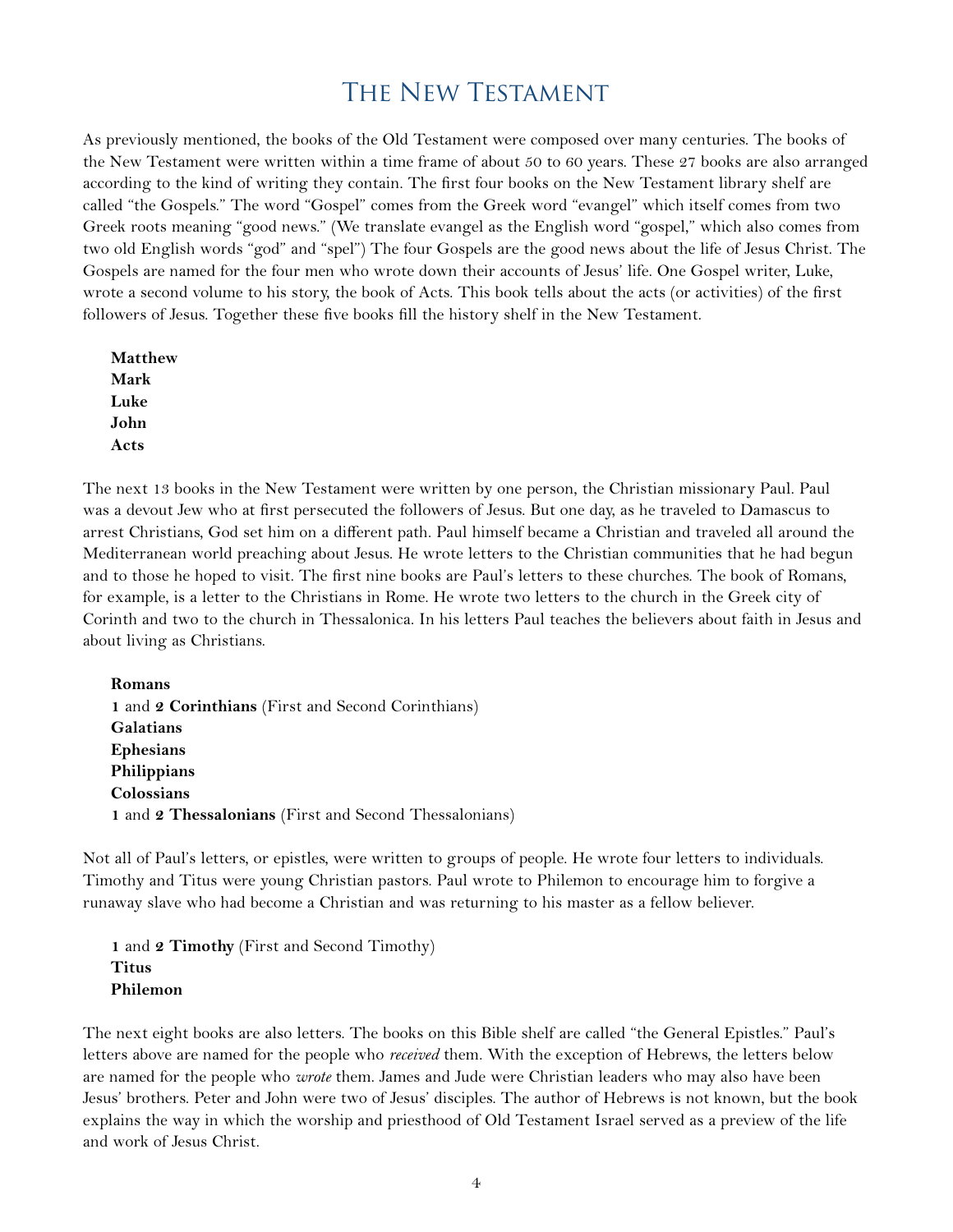**Hebrews James 1** and **2 Peter** (First and Second Peter) **1, 2,** and **3 John** (First, Second, and Third John) **Jude**

The final shelf in the New Testament library has only one book. This book is a special kind of writing, intended to comfort Christians who faced suffering and persecution because they believed in Jesus. John, the author of the book, wrote it while he was in exile because of his Christian faith.

#### **Revelation**

Revelation is so named because in it John wrote down the things that Jesus revealed to him. The chapters of this book are filled with visions and symbols. God allowed John glimpses of heaven and of the future to show Christians that suffering can never separate them from God. They have hope because Jesus rose from the dead and defeated death and the devil. Jesus is more powerful than all of their enemies!

All of these books in the Old and New Testaments together make up one book, the Bible. But why is this book so much more important than other books? Why is it more important than all of the other books which have been written about Jesus or about the Christian faith?

### The God-breathed Book

Many religions of the world have holy books. Sometimes these books were written by a spiritual leader who was the founder of the religion. Some of these sacred writings are said to have come about in miraculous ways, perhaps dictated by an angel or carved onto golden tablets as a secret message that was later discovered and translated.

The words of the Bible did not come down from heaven on golden pages or in a secret book delivered by an angel. The Bible is an amazing miracle, but it is a *quiet* kind of miracle that joins together the words of God Himself with ordinary human language. Even though many men wrote down the words of the Bible, this special book really has only one Author—God. The process by which God gave His words to human writers is called "divine inspiration." As Christians we believe the words of the Bible are the inspired words of God. Inspired means "breathed into." God breathed into the writers the words they needed to write. In his second letter to the young pastor Timothy, Paul said, "All Scripture is breathed out by God" (2 Timothy 3:16a).

We do not know what the process of inspiration looked or felt like. Sometimes the writers just say, like the Old Testament prophet Ezekiel, "The word of the LORD came to me" (Ezekiel 38:1). Paul said he received his message about Jesus "through a revelation of Jesus Christ" (Galatians 1:12b). God told Jeremiah, "Write in a book all the words that I have spoken to you" (Jeremiah 30:2b). King David said, "The Spirit of the LORD speaks by me; His word is on my tongue" (2 Samuel 23:2). In his second letter, Peter said "men spoke from God as they were carried along by the Holy Spirit" (2 Peter 1:21b).

The men who wrote the Bible were not robots or puppets. They thought about what they wrote and each writer used his own talents and experiences as he was carried along by the Spirit of God. Most of the writers were eyewitnesses and participants in the events about which they wrote. Peter wrote that he and the other disciples were eyewitnesses of Jesus' majesty (2 Peter 1:16). At the beginning of his Gospel, Luke said he had "followed all things closely for some time past" and decided "to write an orderly account" about the life of Jesus (Luke 1:3).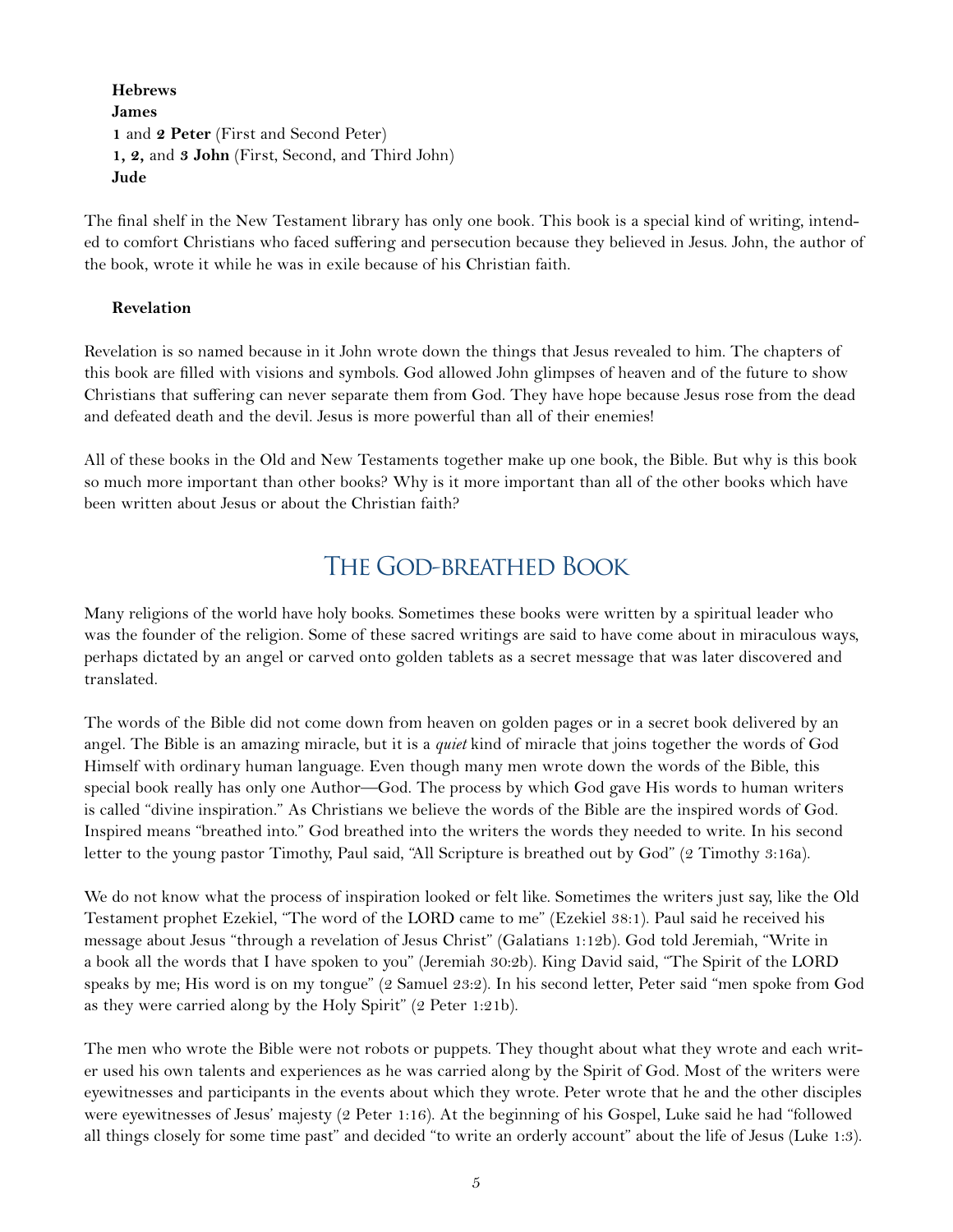The biblical writers came from many backgrounds. Moses was raised as a prince of Egypt. David was a shepherd, warrior, and king. Daniel was a highly placed official in the court of a Babylonian king. Luke was a doctor and Matthew was a tax collector. Peter and John were fishermen. Paul was well educated in the Old Testament writings. God used the skills, experiences, and education of each inspired writer. They were carried along by the Spirit of God as they recorded events of history or wrote letters. Because God guided them and spoke through them, their writing was without error. The words of the Bible can be trusted because its words, though composed in ordinary human language, are the words of God.

### Why Do We Have These Books?

Why are these 66 books, and no others, included in the two Testaments? No emperor or church leader decided which books should be included in the Bible. There was no special meeting in which bishops or priests voted about which books to keep or which to ignore. The books of the Old and New Testaments were gathered together over many years. They are the books that were recognized as the work of the prophets and of Jesus' disciples. These books were accepted as the Word of God and used by Jews (the Old Testament) and by Christians (both Testaments) through the centuries.

In Exodus we read that "When Moses went and told the people all the LORD's words and laws, they responded with one voice, 'Everything the LORD has said we will do.' Moses then wrote down everything the LORD had said" (Exodus 24:3-4). The Old Testament books were books of authority for Israel because they were recognized as the writings of Moses and the prophets and as such were also accepted as the inspired words of God. In the centuries before Jesus was born the Jews studied the books of the Old Testament and read them in worship services. When Jesus and the first Christians talked about "the Scriptures" they meant the books of the Old Testament because the books of the New Testament had not yet been written.

Like the Old Testament, the books of the New Testament were gathered together over time. They are the books that impressed themselves on the lives of the earliest believers. In Acts 5 we learn that the disciples were arrested for teaching that Jesus had been crucified and raised from the dead. The disciples testified that they were "witnesses to these things" (Acts 5:32a). The books we now have in the New Testament were recognized and shared among the early Christian communities as the authentic writings of Paul and the eyewitness accounts of Jesus' own disciples. Because the books were known as the work of the disciples and Paul, the writings had authority. The books were copied and shared among the Christian churches. Copies of the four Gospels, Mathew, Mark, Luke, and John, were often bound together and circulated together in one book. Copies of Paul's letters were also collected and bound together. Other writings, such as "The Gospel of Thomas" or "The Gospel of Judas," used the names of disciples but were written many years after those disciples had died. These later writings never had the authority of the New Testament books. Such later works were recognized as false because the teachings found in them contradicted the truth about Jesus handed down by the disciples. The books of the New Testament were shared among the churches as books with authority the true, eyewitness accounts of the disciples and the inspired Word of God. The New Testament books pointed to Jesus Christ and to everything that His disciples had taught about Him. What was taught about Jesus? What teachings were so carefully preserved and handed down among the Christian communities?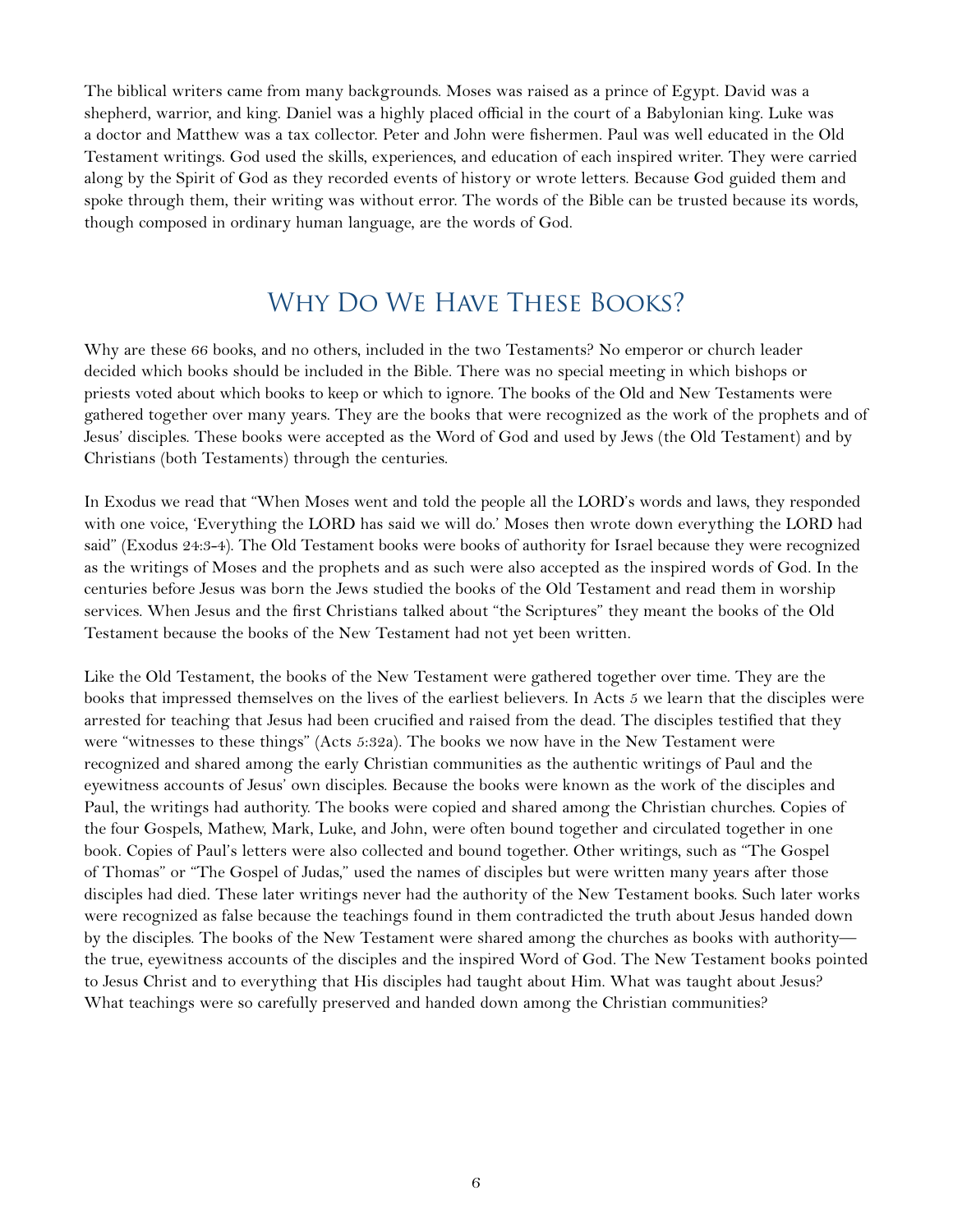## The Bible Points to Jesus

In his first letter to the Christians in Corinth, Paul wrote, "I delivered to you as of first importance what I also received" (1 Corinthians 15:3a). What important things did Paul teach them? Paul explains that "Christ died for our sins in accordance with the Scriptures, that He was buried, that He was raised on the third day in accordance with the Scriptures" (1 Corinthians 15:3b-4). When Paul says that Jesus Christ died and was raised from death "in accordance with the Scriptures," he means that Jesus did everything the Old Testament said He would do. *The central purpose of all of the books in the Old and New Testaments is to direct our attention to Jesus Christ and to the forgiveness and eternal life found only by believing in Him*.

While we would like to know many things about God and might have dozens of questions to ask Him, in the Bible God tells us what we *need* to know. In the Bible God tells us what He wants us to know about Himself and about what He did to save us through the work of Jesus Christ. We need to know about the important things Paul describes in his letter—Jesus' death, burial, and resurrection.

In his story about Jesus' life, the disciple John wrote: "Now Jesus did many other signs in the presence of the disciples, which are not written in this book; but these are written so that you may believe that Jesus is the Christ, the Son of God, and that by believing you may have life in His Name" (John 20:30–31). *The Bible tells us what we need to know and believe about Jesus in order to receive forgiveness and life in His Name*.

The Bible teaches us about sin—our rebellion and disobedience toward God—and about God's anger against sin. In the Bible we learn that Jesus, the Son of God, died on the cross and suffered the punishment we deserve for our sins. Jesus was buried but on the third day He rose from the dead. He destroyed death's power to hurt us and separate us from God. Jesus' followers saw Him alive after He rose from the dead. They talked to Him, touched Him, ate with Him, and they wrote down what they saw and experienced. Inspired by the Spirit of God, they put their eyewitness testimony about Jesus in writing so that everyone who believes in Him will have "life in His Name."

When Jesus lived on earth, many of the Jewish religious leaders did not believe He was the Messiah. They read the Old Testament, hoping to find in its pages the secret of how to live their lives to earn eternal life. But because they did not realize that eternal life was a free gift God gave them through His Son Jesus, they could not understand that the Old Testament pointed to Him. Jesus told the religious leaders, "You search the Scriptures because you think that in them you have eternal life; and it is they that bear witness about Me, yet you refuse to come to Me that you may have life" (John 5:39-40). The Bible *tells* us about Jesus, but only Jesus Himself *gives* us forgiveness and life!

Both parts of the Bible, the Old Testament and the New Testament, point to Jesus. In the Old Testament we read about God's promise of a future anointed one, the Savior who would come to die for the sins of all people. In the New Testament we read about the way that promise was kept through the life, death, and resurrection of Jesus Christ.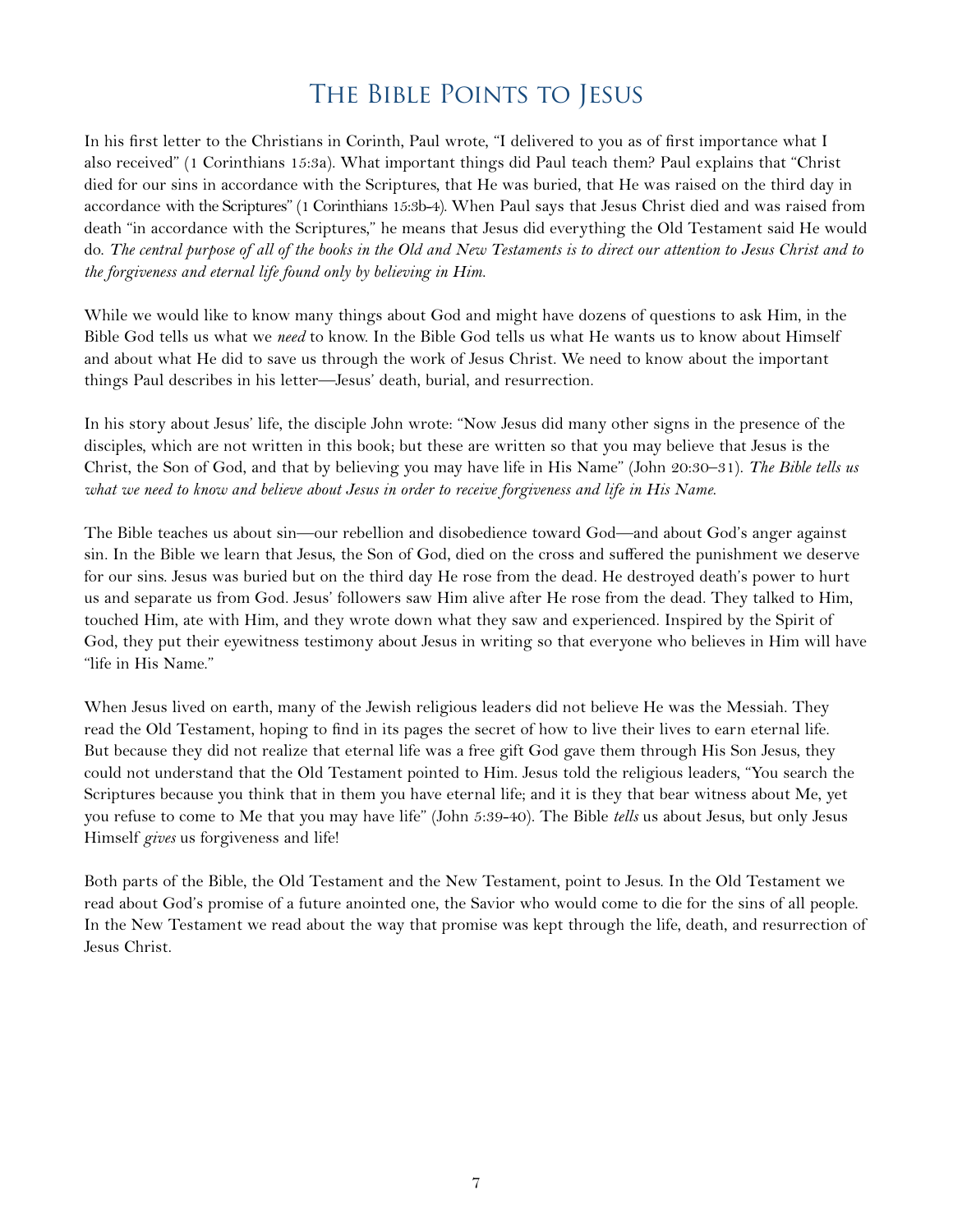### Testaments Old and New

If the whole Bible tells us about Jesus, why do we have *two* Testaments? When God made the world and its first people, Adam and Eve, He saw that His creation was "very good" (Genesis 1:31a). He made a garden where the first man and woman could live. God told them they could eat from all the trees in the garden except the one called "the tree of the knowledge of good and evil" (Genesis 2:17a). Adam and Eve disobeyed God's command. They ruined their relationship with God. The goodness of creation was ruined. Sin and its punishment, death, became a part of the world.

Like a disease passed down through families, we inherit the sin of our first parents, Adam and Eve. In our own lives we also disobey God's commands every day. The punishment for our disobedience is death and eternal separation from God. But God loved the world and the people He created. He loves you! He would not allow the ruin to go on forever. He planned to return everything to the goodness He intended. The Old Testament tells us how God's plan was set in motion. God made a covenant or agreement (His will and testament) with a man named Abraham. Through Abraham and his descendants God promised to bless all people. Abraham's descendants were the children of Israel. And from among them, the Messiah, the promised Savior for all people, would be born.

The people of Israel often disobeyed God and turned away from Him. But God did not turn away from His covenant promise. God said, "I will make a new covenant with the house of Israel . . . I will remember their sin no more" (Jeremiah 31:31b, 34b). The books of the "new covenant," or the New Testament, tell us the story of Jesus' birth, life, death, and resurrection. Jesus is the fulfillment of God's covenant plan. Jesus, the Son of God and the promised Messiah, became a human being. He was born a Jew, a descendant of Abraham.

God's new covenant plan is for us, too. We disobey God. We turn away from Him to follow what we want to do instead of what God wants us to do. Jesus was punished for our sin and disobedience. When we hear what Jesus did for us, God's Spirit works in our hearts. He leads us to be sorry for our sins and to trust in Jesus. Because of Jesus, God will remember our sin no more. We receive forgiveness and eternal life. When Jesus returns on the Last Day, our bodies will be raised up from death just as He was raised up and we will be with Him forever!

### God's Will and Testament

A last will and testament goes into effect with the death of the person who made the agreement. That is what happened with God's testament. Jesus is God in human flesh. Jesus was innocent, but according to God's plan, He was arrested, put on trial, and sentenced to death. Before He was arrested, Jesus ate the Passover meal with His disciples. He took the cup of wine and told them, "This cup is the new covenant in My blood" (1 Corinthians 11:25b). Jesus had no sins of His own for which He had to die. He carried our sins in His own body to the cross. His blood was poured out as He suffered the punishment we deserve. He came alive again, defeating the power of sin, death, and the devil. We cannot earn God's forgiveness. God forgives us as a free gift because Jesus paid the price with His death on the cross. This is called grace, which is God's favor toward us, favor we do not deserve. *Because of Jesus' death and resurrection, God's great riches of forgiveness and eternal life are inherited by everyone who trusts in Him*.

What is the Bible about? The Bible is full of prayers and proverbs, songs and stories. The Bible tells us about life with God and about our relationships with other people. But above all else, the Bible is concerned with the Person and work of Jesus Christ. From beginning to end, the Bible shows us the unfolding plan of God to bring rebellious and disobedient people—you and me—back to Himself through the life, death, and resurrection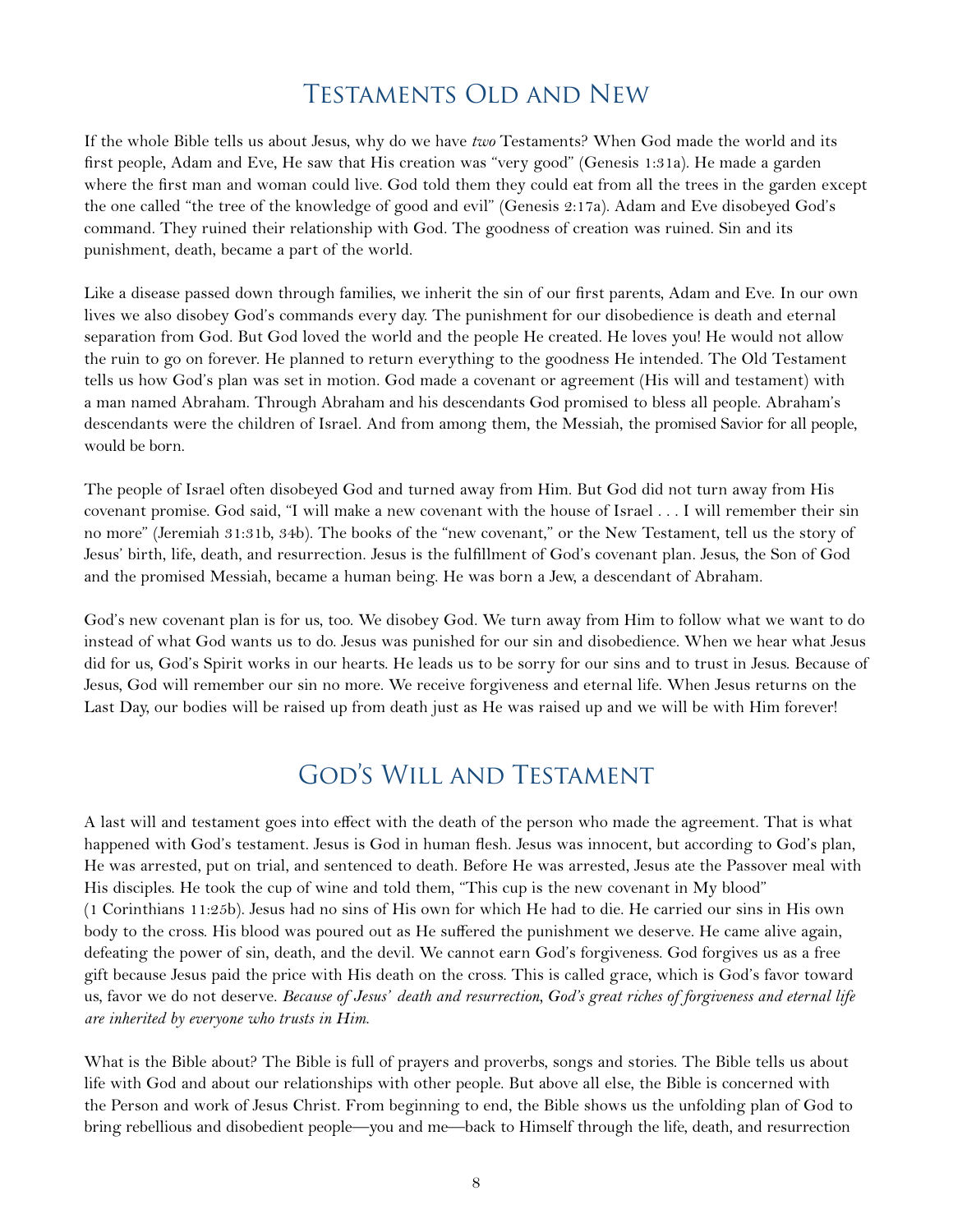of His Son. What is the Bible about? The Bible itself gives us an answer to that question. In the words of John's Gospel, the story of Jesus was written "so that you may believe that Jesus is the Christ, the Son of God, and that by believing you may have life in His Name."

As you read the Bible you will learn more about Jesus and about God's love for you. You will have many questions as you read, but you will find many answers, too. Here are some verses from the Bible about important topics. Read the verses below and look them up in a Bible. Read other verses and learn more about God's love for you!

### WHAT DOES THE BIBLE TELL US ABOUT . . .

#### **. . . Jesus Christ?**

"For God so loved the world, that He gave His only Son, that whoever believes in Him should not perish but have eternal life" (John 3:16).

"He said to them, 'But who do you say that I am?' Simon Peter replied, 'You are the Christ, the Son of the Living God'" (Matthew 16:15-16).

"Thus it is written, that the Christ should suffer and on the third day rise from the dead, and that repentance and forgiveness of sins should be proclaimed in His Name to all nations, beginning from Jerusalem" (Luke 24:46b–47).

#### **. . . forgiveness?**

"If we confess our sins, He is faithful and just to forgive our sins and to cleanse us from all unrighteousness" (1 John 1:9). "I acknowledged my sin to You, and I did not cover my iniquity; I said, 'I will confess my transgressions to the LORD,' and You forgave the iniquity of my sin" (Psalm 32:5).

"For as high as the heavens are above the earth, so great is His steadfast love toward those who fear Him; as far as the east is from the west, so far does He remove our transgressions from us" (Psalm 103:11-12).

#### **. . . God's Word?**

"All Scripture is breathed out by God and profitable for teaching, for reproof, for correction, and for training in righteousness, that the man of God may be competent, equipped for every good work" (2 Timothy 3:16-17).

"No prophecy was ever produced by the will of man, but men spoke from God as they were carried along by the Holy Spirit" (2 Peter 1:21).

"For as the rain and the snow come down from heaven and do not return there but water the earth, making it bring forth and sprout, giving seed to the sower and bread to the eater, so shall My Word be that goes out from My mouth; it shall not return to Me empty, but it shall accomplish that which I purpose, and shall succeed in the thing for which I sent it" (Isaiah 55:10-11).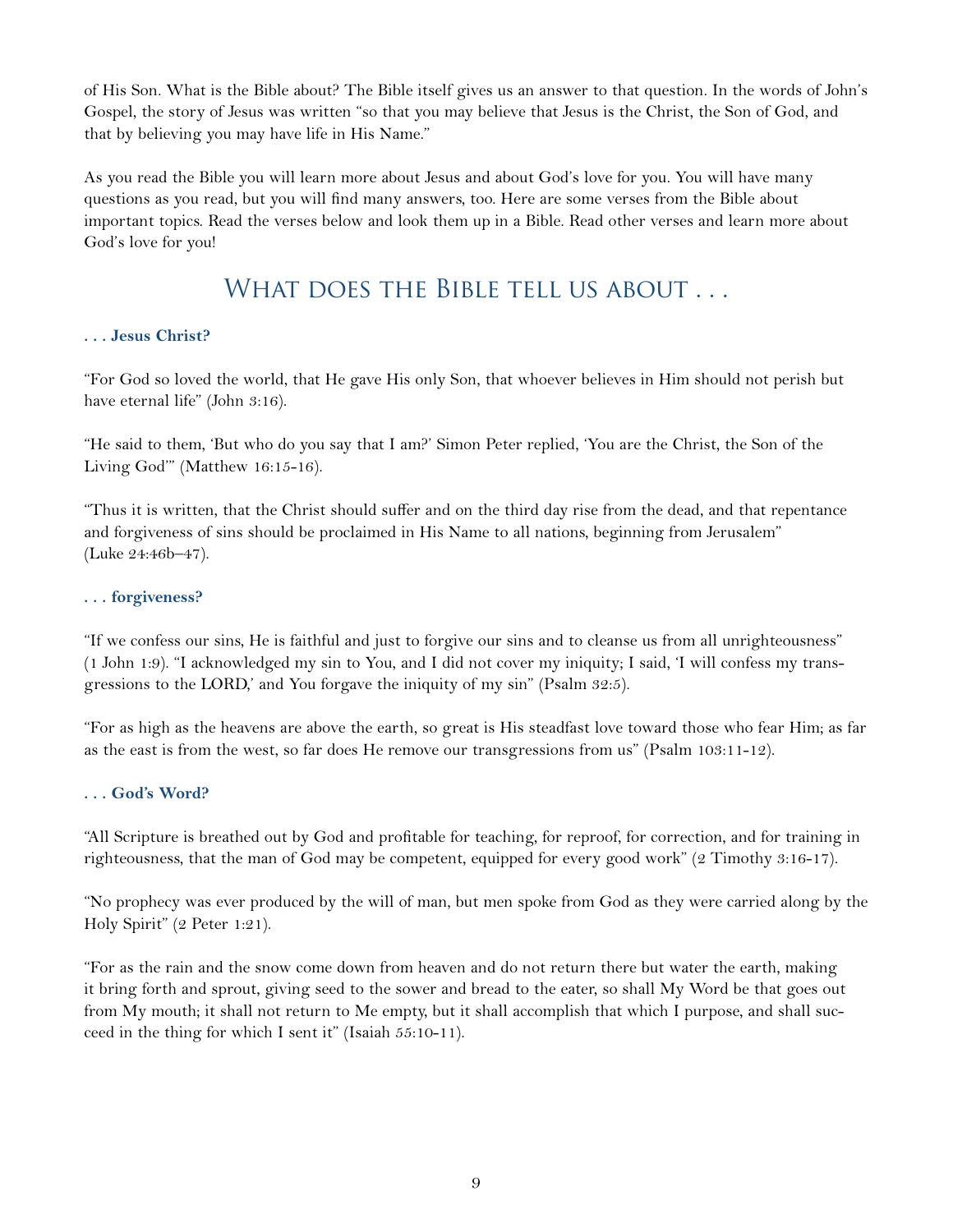#### **. . . facing sickness or death?**

"But He said to me, 'My grace is sufficient for you, for My power is made perfect in weakness.' Therefore I will boast all the more gladly of my weaknesses, so that the power of Christ may rest upon me" (2 Corinthians 12:9).

"Jesus said to her, 'I am the resurrection and the life. Whoever believes in Me, though he die, yet shall he live, and everyone who lives and believes in Me shall never die'" (John 11:25-26a).

"For I am sure that neither death nor life, nor angels nor rulers, nor things present nor things to come, nor powers, nor height nor depth, nor anything else in all creation, will be able to separate us from the love of God in Christ Jesus our Lord" (Romans 8:38-39).

#### **. . . being afraid or worried?**

"The LORD is my light and my salvation; whom shall I fear? The LORD is the stronghold of my life; of whom shall I be afraid?" (Psalm 27:1).

"Peace I leave with you; My peace I give to you. Not as the world gives do I give to you. Let not your hearts be troubled, neither let them be afraid" (John 14:27).

"God is our refuge and strength, a very present help in trouble" (Psalm 46:1).

#### **. . . faith?**

"Now faith is the assurance of things hoped for, the conviction of things not seen" (Hebrews 11:1).

"By grace you have been saved through faith. And this is not your own doing; it is the gift of God, not a result of works, so that no one can boast" (Ephesians 2:8-9).

"Therefore, since we have been justified by faith, we have peace with God through our Lord Jesus Christ" (Romans 5:1).

#### **. . . prayer?**

"Likewise the Spirit helps us in our weakness. For we do not know what to pray for as we ought, but the Spirit Himself intercedes for us with groanings too deep for words" (Romans 8:26).

"Rejoice always, pray without ceasing, give thanks in all circumstances; for this is the will of God in Christ Jesus for you" (1 Thessalonians 5:16-18).

"The LORD is near to all who call on Him, to all who call on Him in truth" (Psalm 145:18).